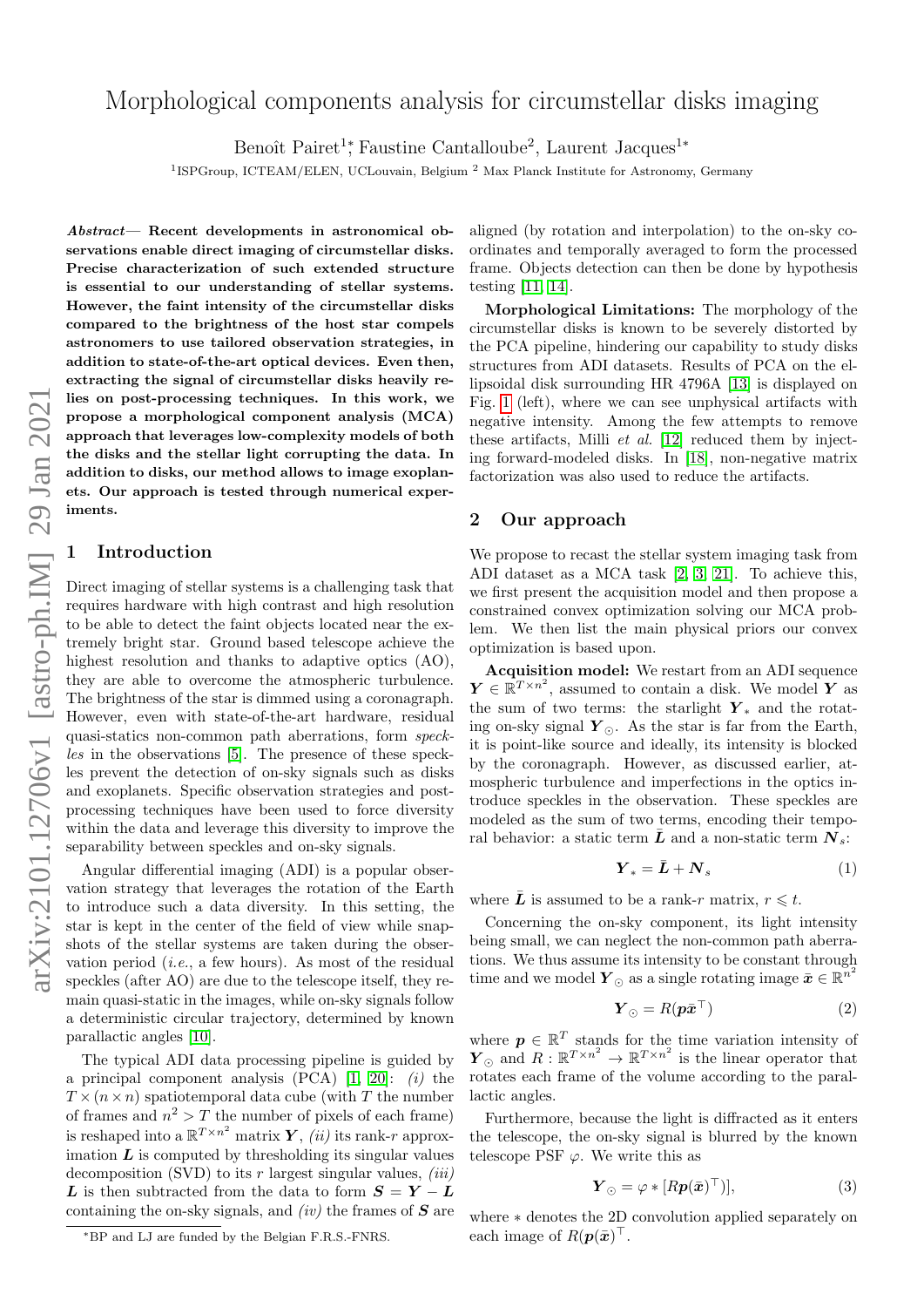The final acquisition model of  $Y$  reads

$$
\mathbf{Y} = \bar{\mathbf{L}} + \mathbf{N}_s + \varphi * [R(\mathbf{p}\bar{\mathbf{x}}^\top)]. \tag{4}
$$

Source separation algorithm: Given the acquisition model, our MCA algorithm is performed by solving the following convex optimization problem

$$
\underset{\mathbf{L}, \mathbf{x}_d, \mathbf{x}_p}{\text{argmin}} \quad \frac{\delta}{2} \|\mathbf{Y} - \mathbf{L} - \varphi \ast R[\mathbf{p}(\mathbf{x}_d + \mathbf{x}_p)^\top] \|_{\delta}^H, \qquad (5a)
$$

$$
s.t. \quad \mathbf{L} \in \text{span}(\mathbf{U}_r^*),\tag{5b}
$$

$$
\|\mathbf{\Psi}^{\top}\mathbf{x}_{d}\|_{1} \leqslant \tau_{d},\tag{5c}
$$

$$
\|\boldsymbol{x}_p\|_1 \leqslant \tau_p\,,\tag{5d}
$$

$$
L, x_d, x_p \geqslant 0. \tag{5e}
$$

Each elements of the problem [\(5\)](#page-1-1) is justified by physical priors which are listed below.

Fidelity term [\(5a\)](#page-1-2): As shown in [\[14\]](#page-2-5), the speckle noise follows a sub-exponential distribution which implies  $P(N_s > \epsilon) \leq \exp(-c \min(\epsilon^2/\delta^2, \epsilon/\delta)).$  This indicates that the negative log-likelihood of the speckle is approached by the Huber-loss function [\[7\]](#page-2-12) defined as

$$
|a|_{\delta} = \begin{cases} \frac{1}{2\delta}a^2 & \text{if } |a| \le \delta\\ |a| - \frac{\delta}{2} & \text{if } |a| > \delta, \end{cases}
$$
(6)

which is well-suited for the fidelity term. The metric  $\|\cdot\|_{\delta}^H$ is simply defined as  $||a||_{\delta}^{H} = \sum_{i} |a_{i}|_{\delta}$ , for a given vector  $\boldsymbol{a}$ .

Static part of the speckles [\(5b\)](#page-1-3): As it is common in the literature of background-foreground separation [see, e.g., [23\]](#page-2-13), we use a low-rank structure to model the static part of the speckle field, e.g., impose  $||L||_* \leq \tau_L$ . However, the large intensity discrepancy between the disk and the star makes the use of the nuclear norm impractical. Indeed, in a dummy low-rank plus sparse problem [\[16\]](#page-2-14), we observed that, as the intensity of the low-rank component increases, the quality of the estimation of the sparse component becomes overly sensitive to the accuracy in the estimation of  $\tau_L$ . For ADI datasets, the intensity of  $\bar{L}$  is typically around  $10^3$  larger than the intensity of  $\bar{x}$ . In this case, even when  $\tau_L$  is only a percent above or below the groundtruth, the recovery of  $x$  is unsuccessful. Fortunately, the greedy algorithm presented in [\[15\]](#page-2-15) yields a decent estimate  $\boldsymbol{L}^*$  of  $\bar{\boldsymbol{L}}$ . Hence inspired by the work of [\[4\]](#page-2-16), we relax the low-rankness imposed on  $\bar{L}$  by forcing it to lie in the span of the first r columns of  $U^*$ , where  $U^*$  is given by the SVD decomposition of  $L^*$ , as shown in [\(5b\)](#page-1-3).

Spatial structure of the disks [\(5c\)](#page-1-4): the disk is regularized by promoting its sparsity in the shearlets domain, as they have been shown to be efficient for sparsely representing multivariate data containing edges and curved structures [\[8\]](#page-2-17).

Include exoplanetary signal [\(5d\)](#page-1-5): Following the premise of the MCA algorithm, we leverage the morphological diversity between the disk and the exoplanets to separate these two sources  $x = x_d + x_p$ . After deconvolution, the exoplanetary signal  $x_p$  has an optimally sparse representation in the direct domain, whereas its shearlets representation involves more terms.

Positivity of the images [\(5e\)](#page-1-6): since the signals of interest are positive, we finally enforce that  $\mathbf{L}, \mathbf{x}_d, \mathbf{x}_p \geq 0$ .

<span id="page-1-0"></span>

Figure 1: Processed frame for HR 4796A with PCA (left) and with our MCA approach (right).

<span id="page-1-7"></span><span id="page-1-6"></span><span id="page-1-5"></span><span id="page-1-4"></span><span id="page-1-3"></span><span id="page-1-2"></span><span id="page-1-1"></span>

Figure 2: Left: disk and exoplanet injected in an empty ADI cube with a contrast of 10<sup>-5</sup>. Right: the recovery with our MCA approach. The shape of the disk is preserved and the exoplanetary signal is recovered.

#### 3 Numerical experiments:

We solve [\(5\)](#page-1-1) with the Primal-Dual Three-Operator splitting [PD3O [22\]](#page-2-18). The gradient of [\(5a\)](#page-1-2) requires the computation of  $R^{\perp}$ , which is done using the autograd function-ality of PYTORCH [\[17\]](#page-2-19) along with KORNIA, a PYTORCHbased computer vision toolbox [\[19\]](#page-2-20). For the shearlets transform, we use the PYTHON version of the SHEARLAB 3D toolbox [\[9\]](#page-2-21)). Fig. [1](#page-1-0) (right) shows the HR 4796A image obtained our method. We can see that the recovered throughput is about 8 times that of PCA. The overall shape of the disk is also more physically sound, e.g., there is no negative intensities and the shape is closer to estimations obtained with physical models (see for instance [\[13\]](#page-2-6)).

To illustrate the capability of our algorithm to faithfully recover both a disk and a exoplanet, we used the VIP tool-box [\[6\]](#page-2-22) to create a disk  $\bar{x}_d$  with a exoplanet  $\bar{x}_p$  displayed in Fig. [2](#page-1-7) (left). Both the  $\bar{x}_d$  and  $\bar{x}_p$  were convolved with the telescope PSF before being injected in an empty ADI cube. We used our approach to recover  $\bar{x}_d$  and  $\bar{x}_p$ , the result is shown in Fig. [2](#page-1-7) (right). We can see that our method was able to reproduce the shape of the disk faithfully and to recover the exoplanetary signal.

#### 4 Conclusion

We presented a MCA framework to image circumstellar disks and exoplanets from ADI datasets. Our method leverages physical knowledge to produce faithful images. To best of our knowledge, our method is the first to include MCA and deconvolution in ADI post-processing, allowing to disentangle exoplanets from circumstellar disks. Although our method is able to recover on-sky signals from ADI data, Fig. [2](#page-1-7) (right) also features intensities in the center that do not correspond to the injected signal. Future work should include a procedure to asses the quality of the output, as for instance, adapted hypothesis testing.